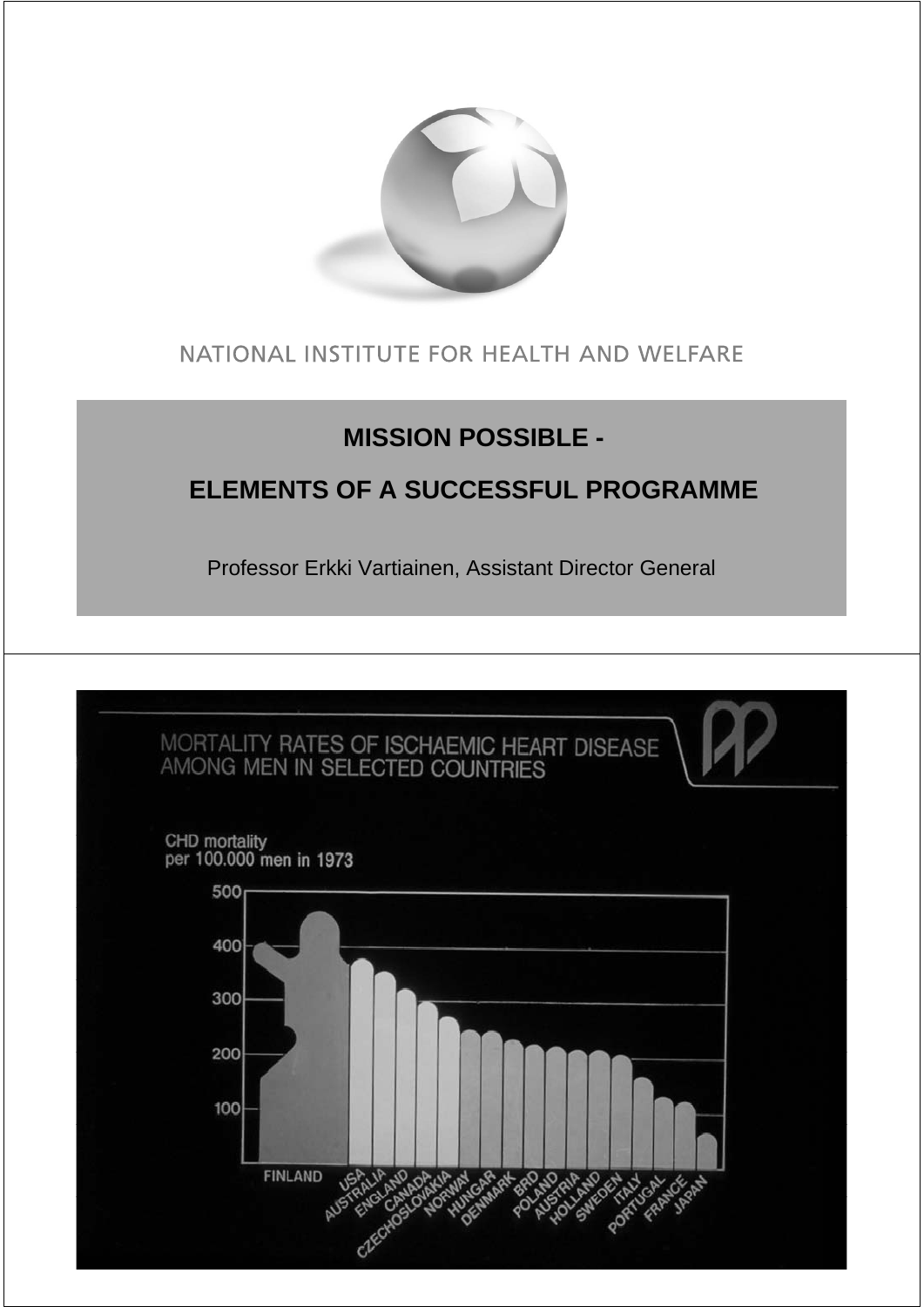

# **T i ti i 1970' Two main questions in 1970's**

- Can risk factors and behaviors be changed on population level ?
- If risk factors will reduce what will happen to the mortality?

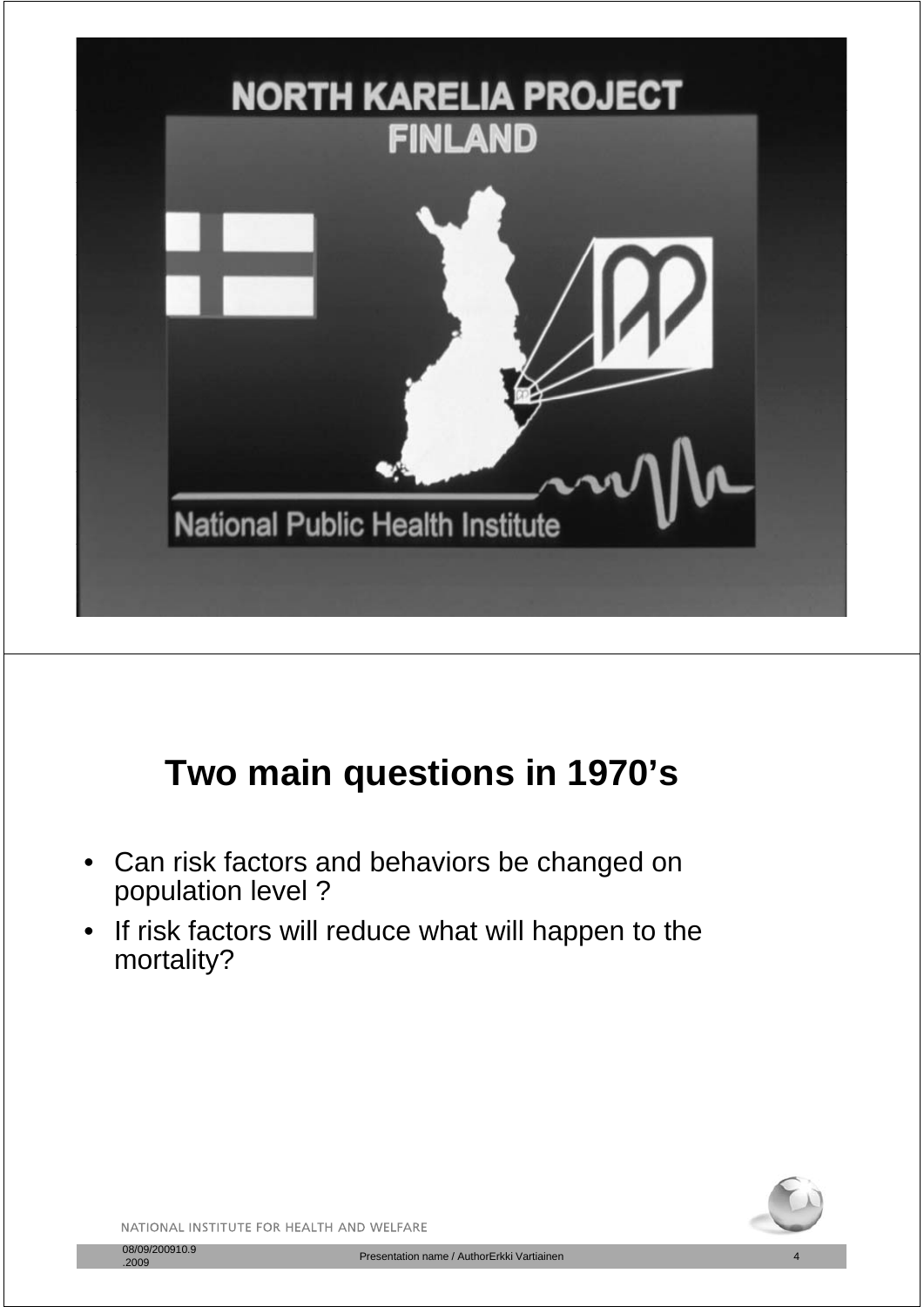## North Karelia Project HIERARCHY OF OBJECTIVES





# FROM KARELIA TO NATIONAL ACTION

- First province of North Karelia as a pilot (5 years), then national action
- Good scientific evaluation to learn of the experience

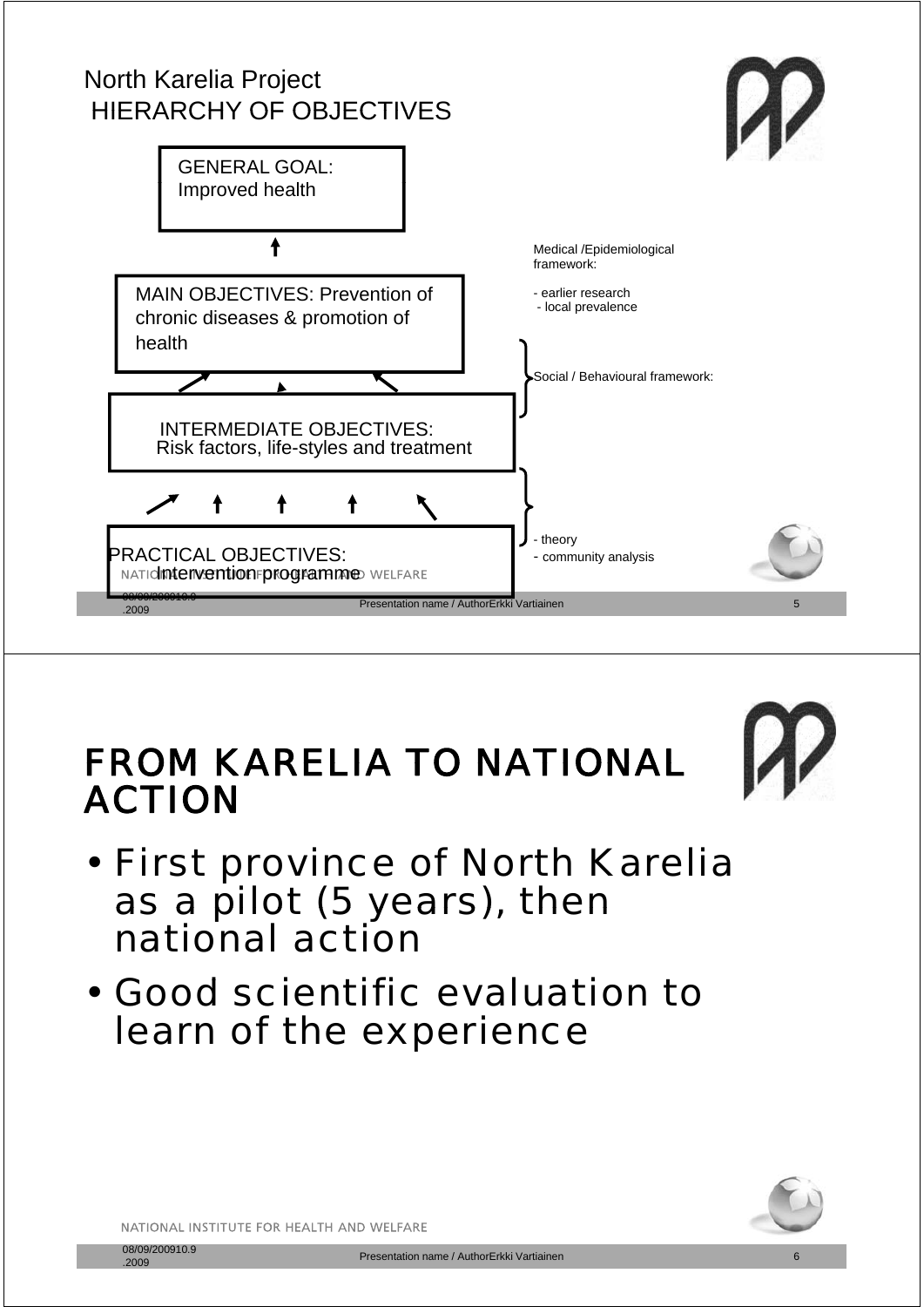

#### THEORETICAL PRINCIPLES OF THE INTERVENTIONS

#### MEDICAL FRAMEWORK:

#### - Primary prevention

- Main targets: smoking, diet, cholesterol, blood pressure

- popupation approach, general risk factor reduction emphasizing<br>lifestyle changes

#### SOCIAL / BEHAVIOURAL FRAMEWORK

- Social marketing
- Behaviour modification
- Communication
- Innovation diffusion
- Community organization



**1972 1977 1982 1987 1992 1997 2002 2007**

NATIONAL INSTITUTE FOR HEALTH AND WELFARE

Presentation name / AuthorErkki Vartiainen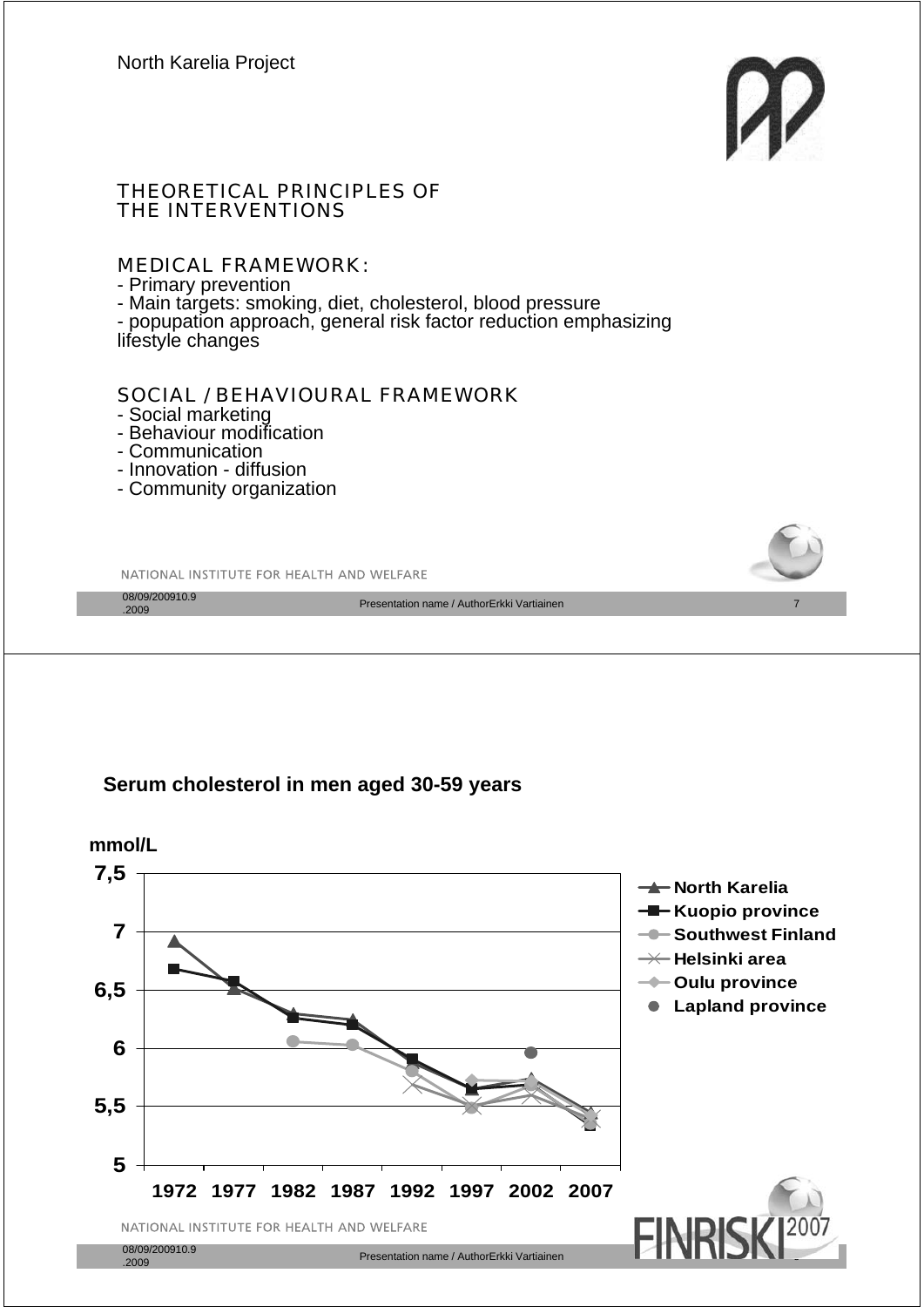#### **Serum cholesterol in women aged 30-59 years**



# **Use of butter for cooking**

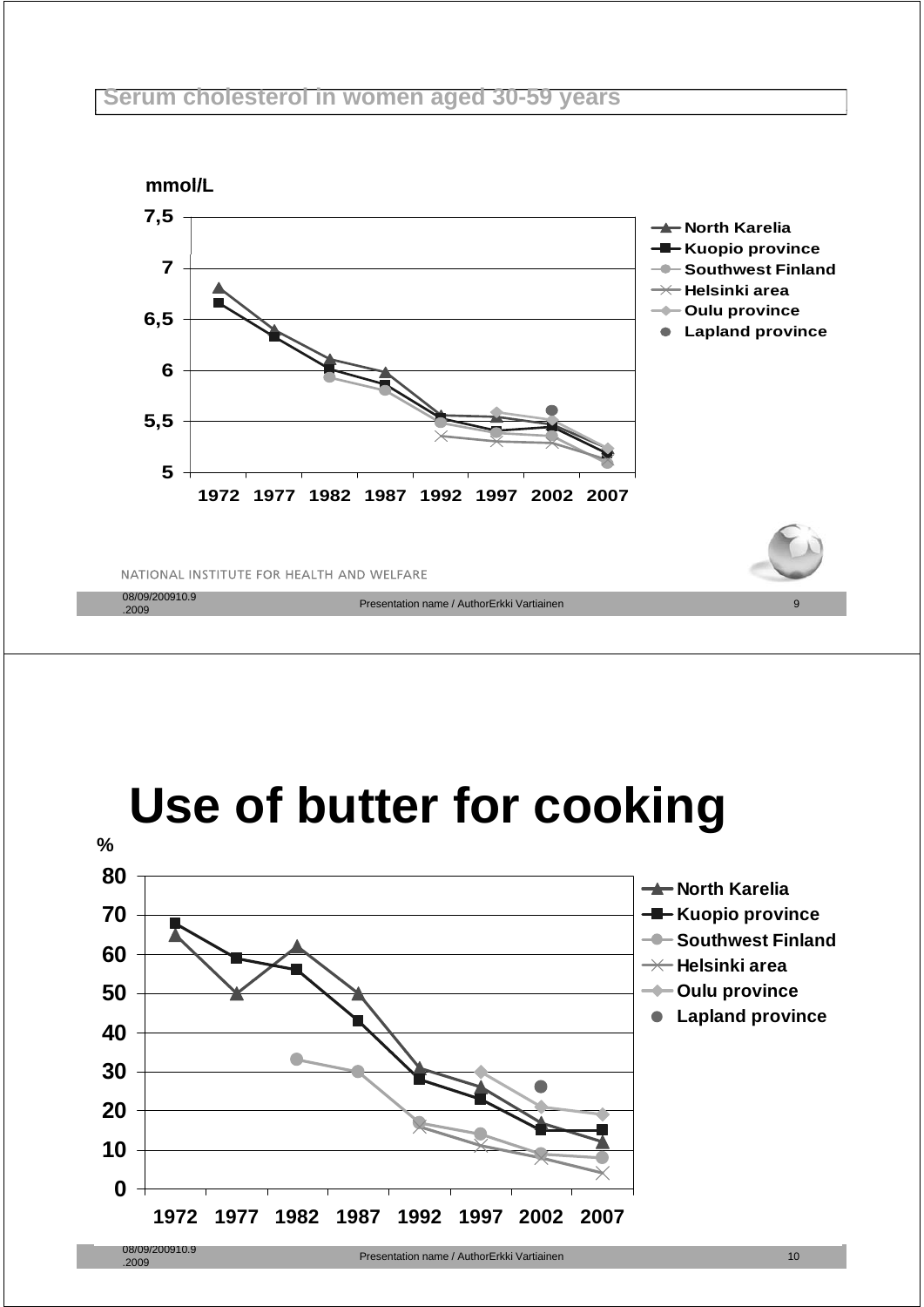

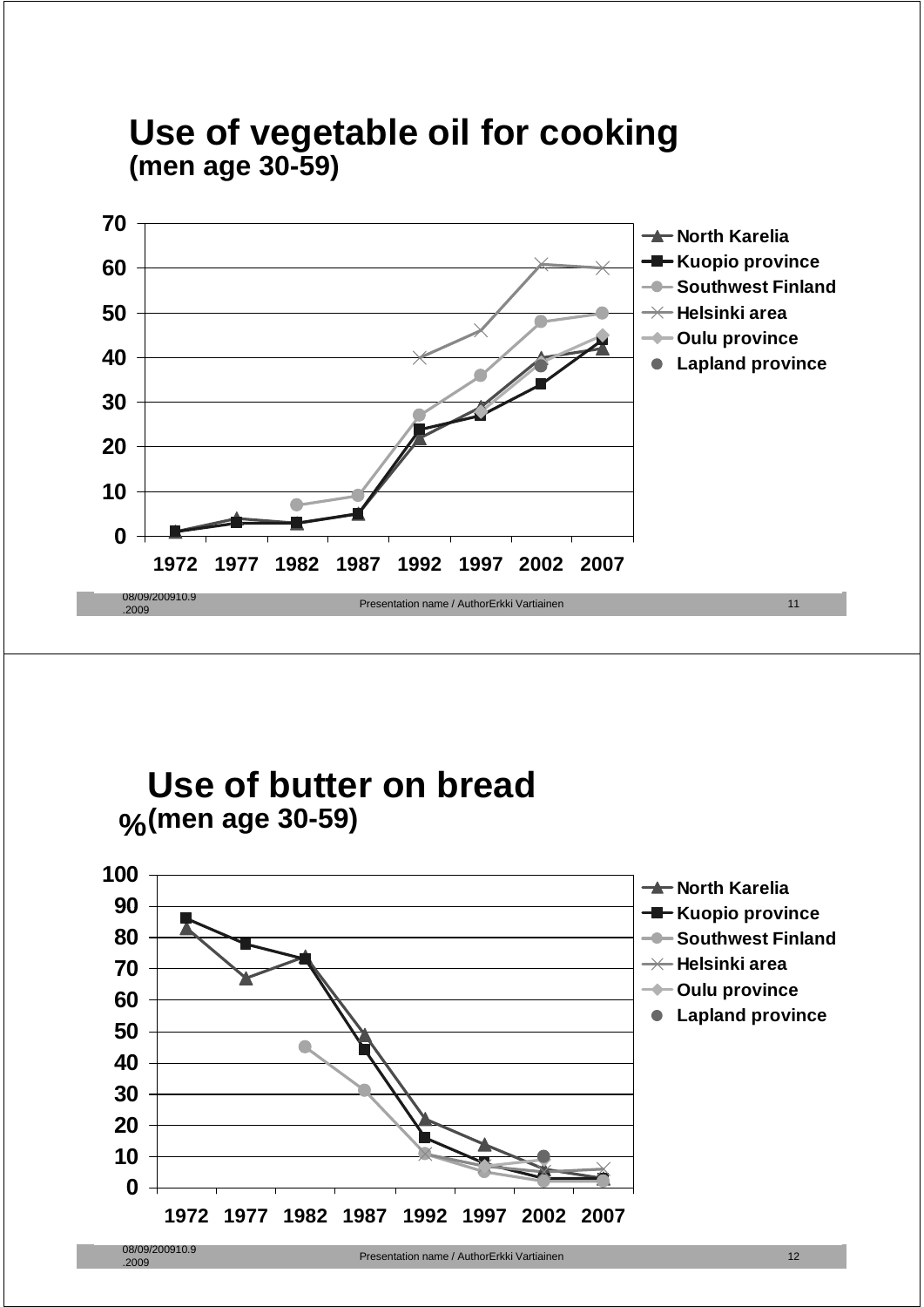# **Fat intake**

**40**

 $\overline{\mathbf{30}}$   $\overline{\phantom{0}}$   $\overline{\phantom{0}}$   $\overline{\phantom{0}}$   $\overline{\phantom{0}}$   $\overline{\phantom{0}}$   $\overline{\phantom{0}}$   $\overline{\phantom{0}}$   $\overline{\phantom{0}}$   $\overline{\phantom{0}}$   $\overline{\phantom{0}}$   $\overline{\phantom{0}}$   $\overline{\phantom{0}}$   $\overline{\phantom{0}}$   $\overline{\phantom{0}}$   $\overline{\phantom{0}}$   $\overline{\phantom{0}}$   $\overline{\phantom{0}}$   $\overline$ Recommendations **20**  $\rightarrow$  SAFA (~10 EN%) **10**  $EN\%$   $\parallel$   $\sim$  MUFA (10-15 EN%) **0 1982 1987 1992 1997 2002 2007**  $\rightarrow$ PUFA (5-10 EN%) **Y ear**

NATIONAL INSTITUTE FOR HEALTH AND WELFARE

08/09/200910.9<br>.2009

## **Estimated effects on serum cholesterol**



entation name / AuthorErkki Vartiainen 13 auszulia 13 ausztuszten 13 ausztuszten 13 ausztuszten 13 ausztuszten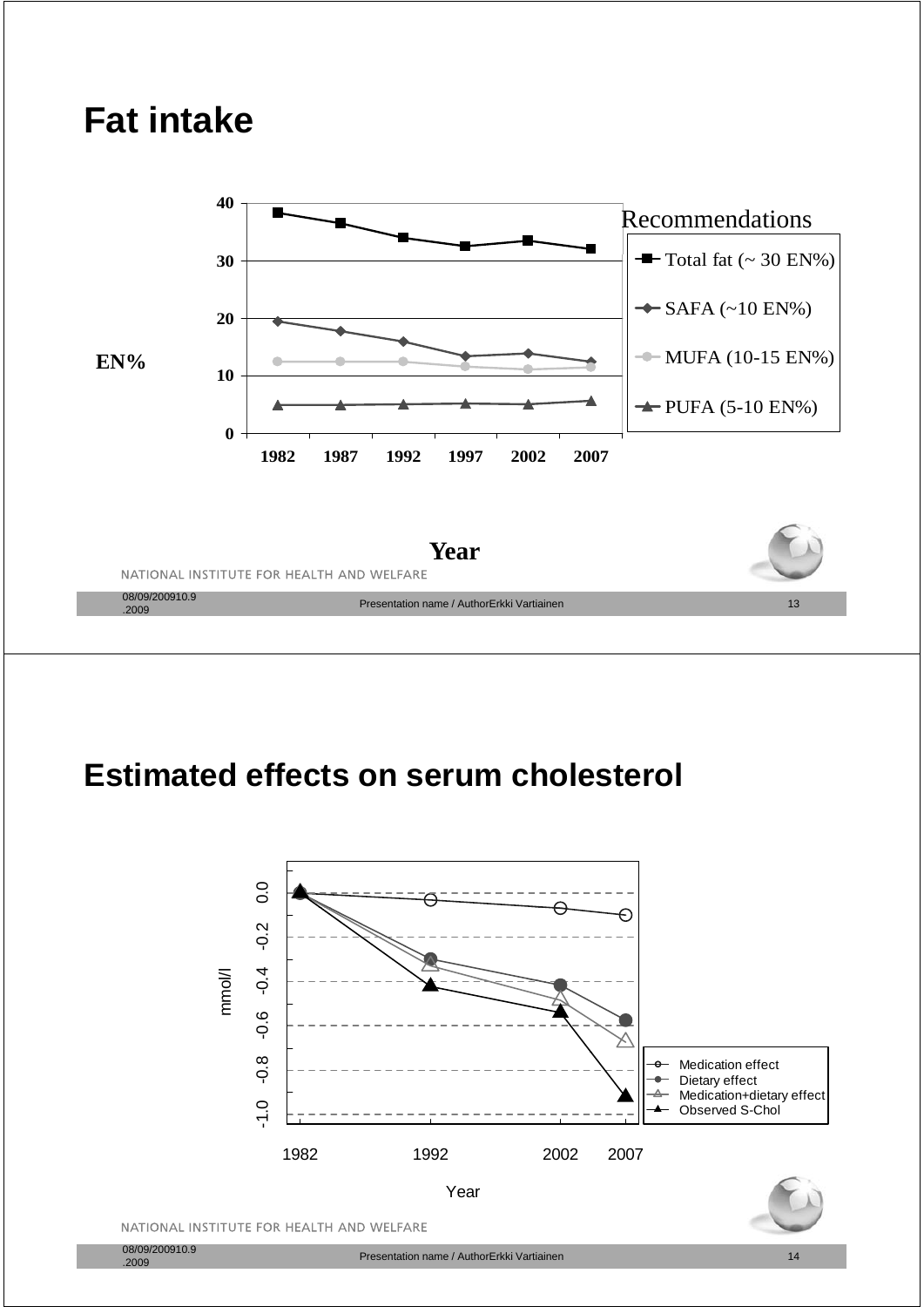



### **Salt intake in Finland 1977-2007**

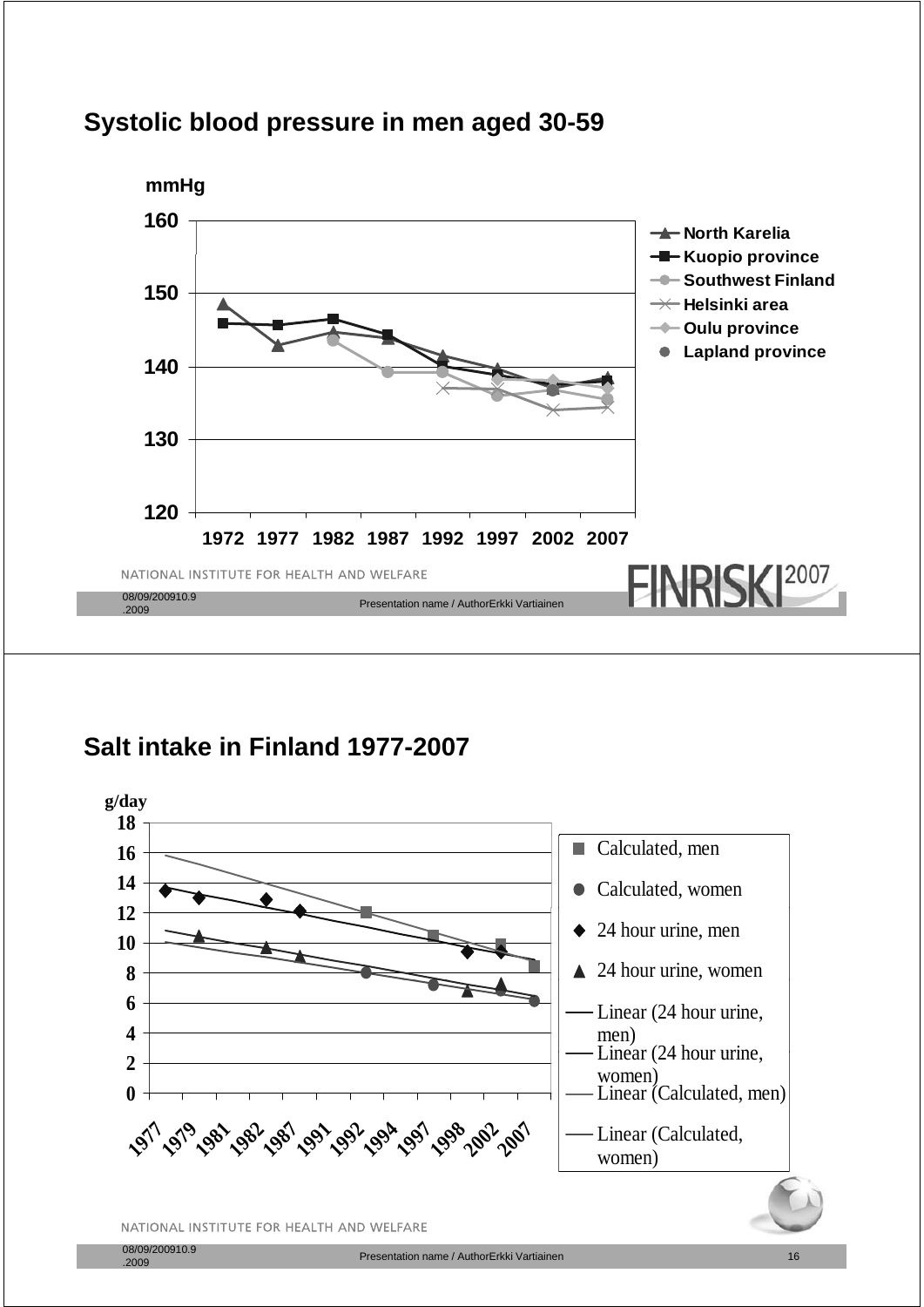



# **Why did diet change?**

- North Karelia Project (community based CVD prevention program)
- Consensus in the medical community
- Political consensus
- **Recommendations**
- Cholesterol screening
- **Fat debates**
- Educational programs
- Business got interested



NATIONAL INSTITUTE FOR HEALTH AND WELFARE

08/09/200910.9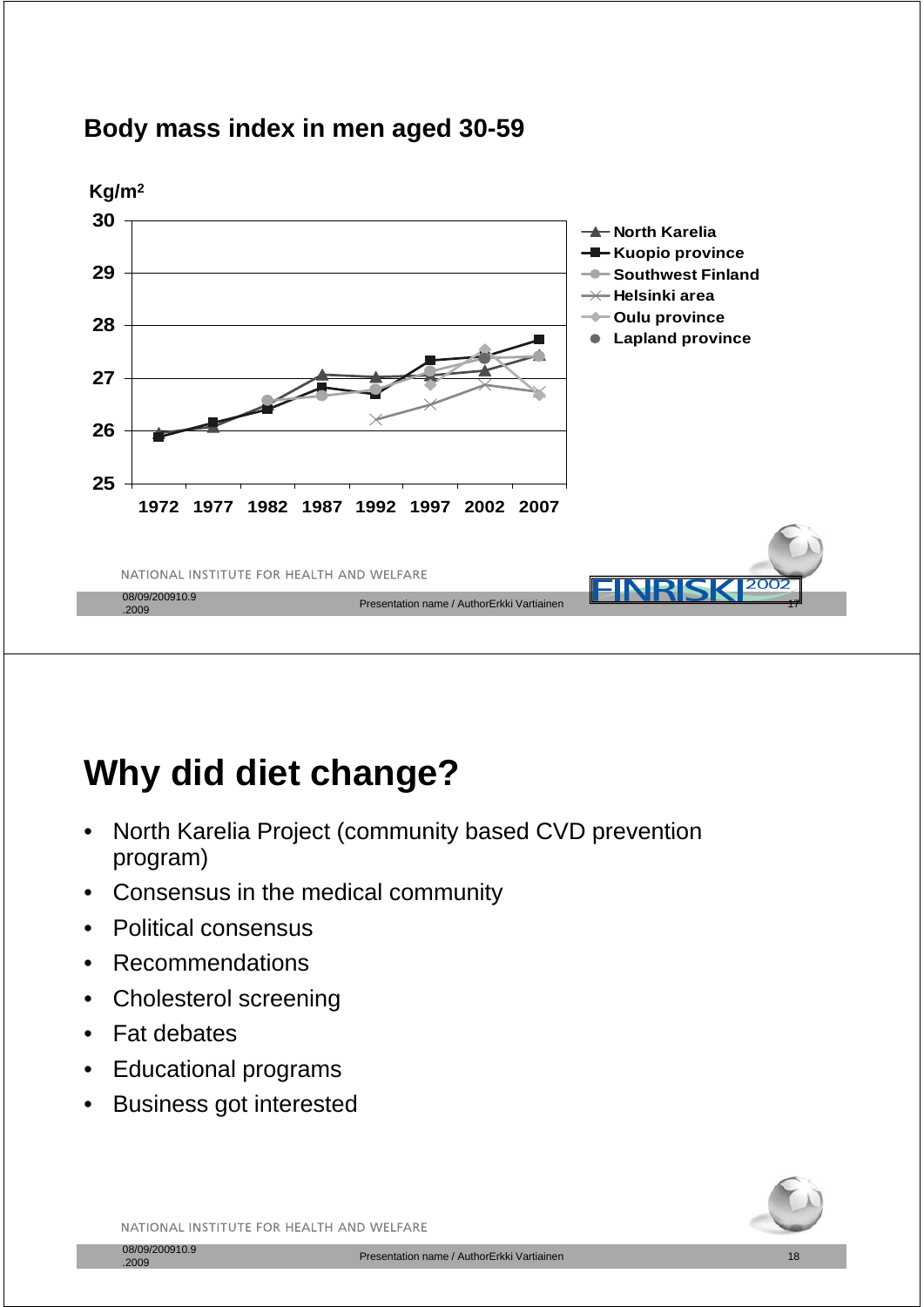

### **Smoking in men aged 30-59 years**

### **Smoking in women aged 30 Smoking in women aged 30-59 years 59**



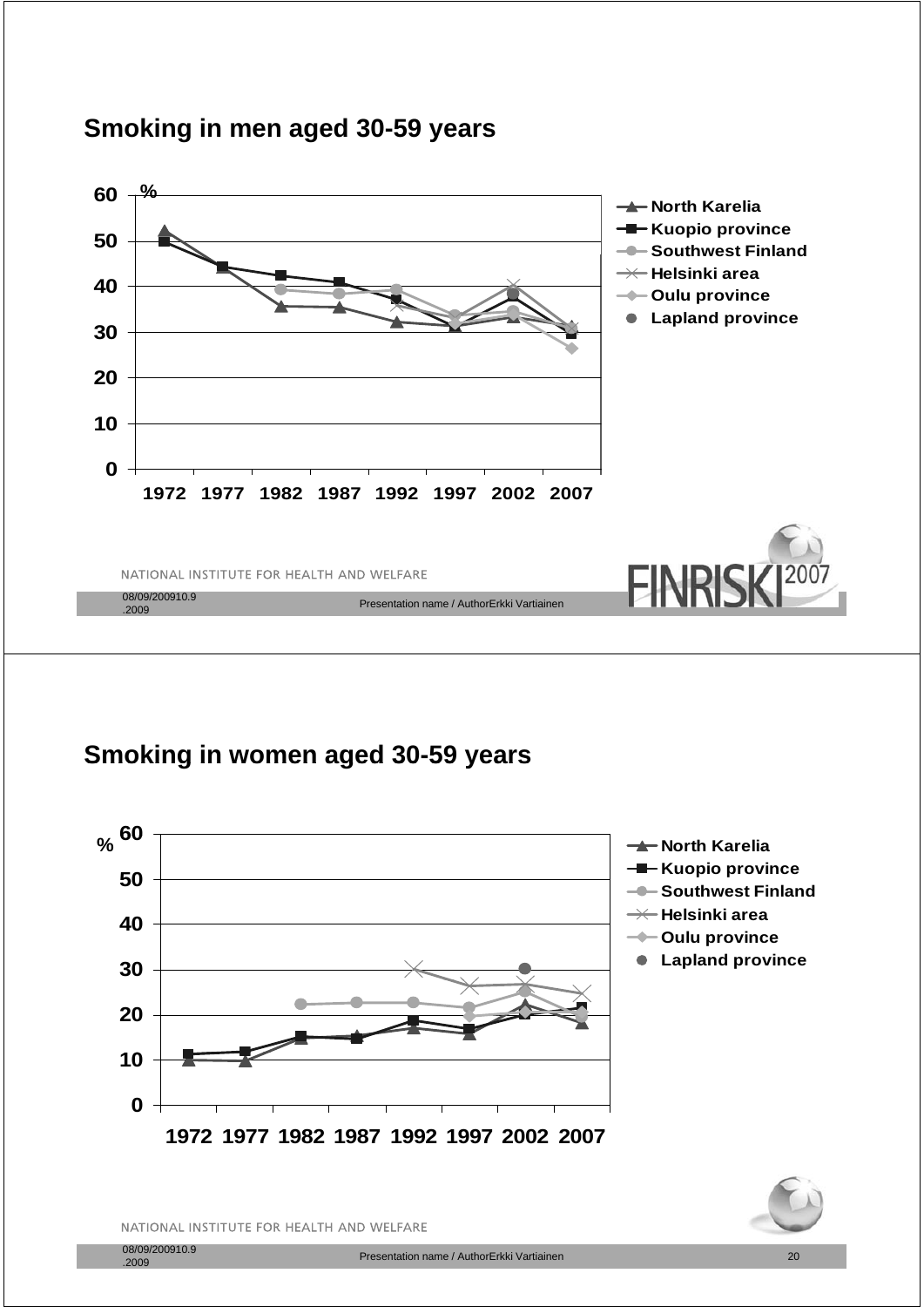



North Karelia Project

## PREVENTION OF CVD

Do the risk factor changes explain the CVD mortality changes?

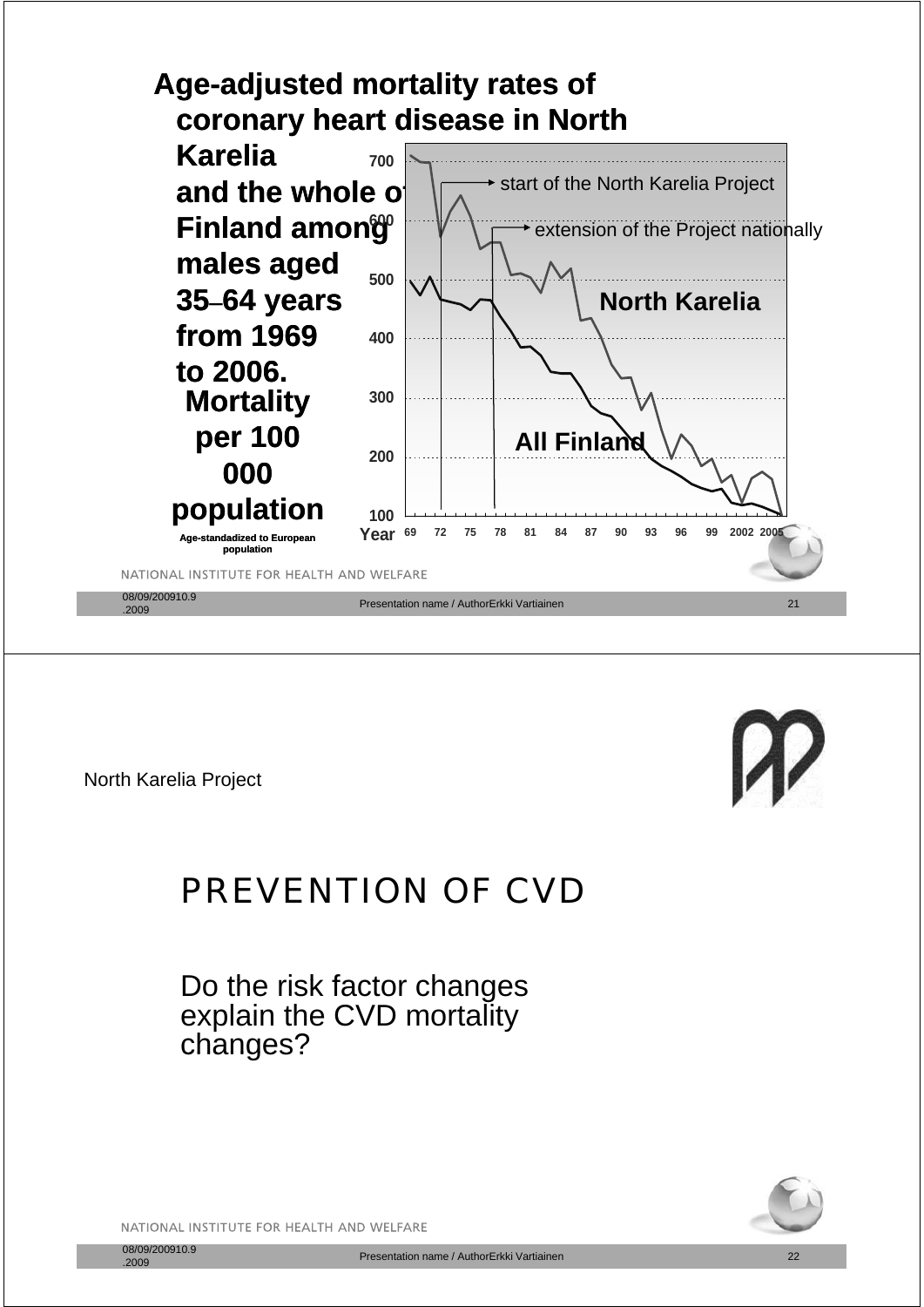#### **Observed and predicted decline in CHD mortality in men**



CHD mortality fall in Finland 1982 – 1997

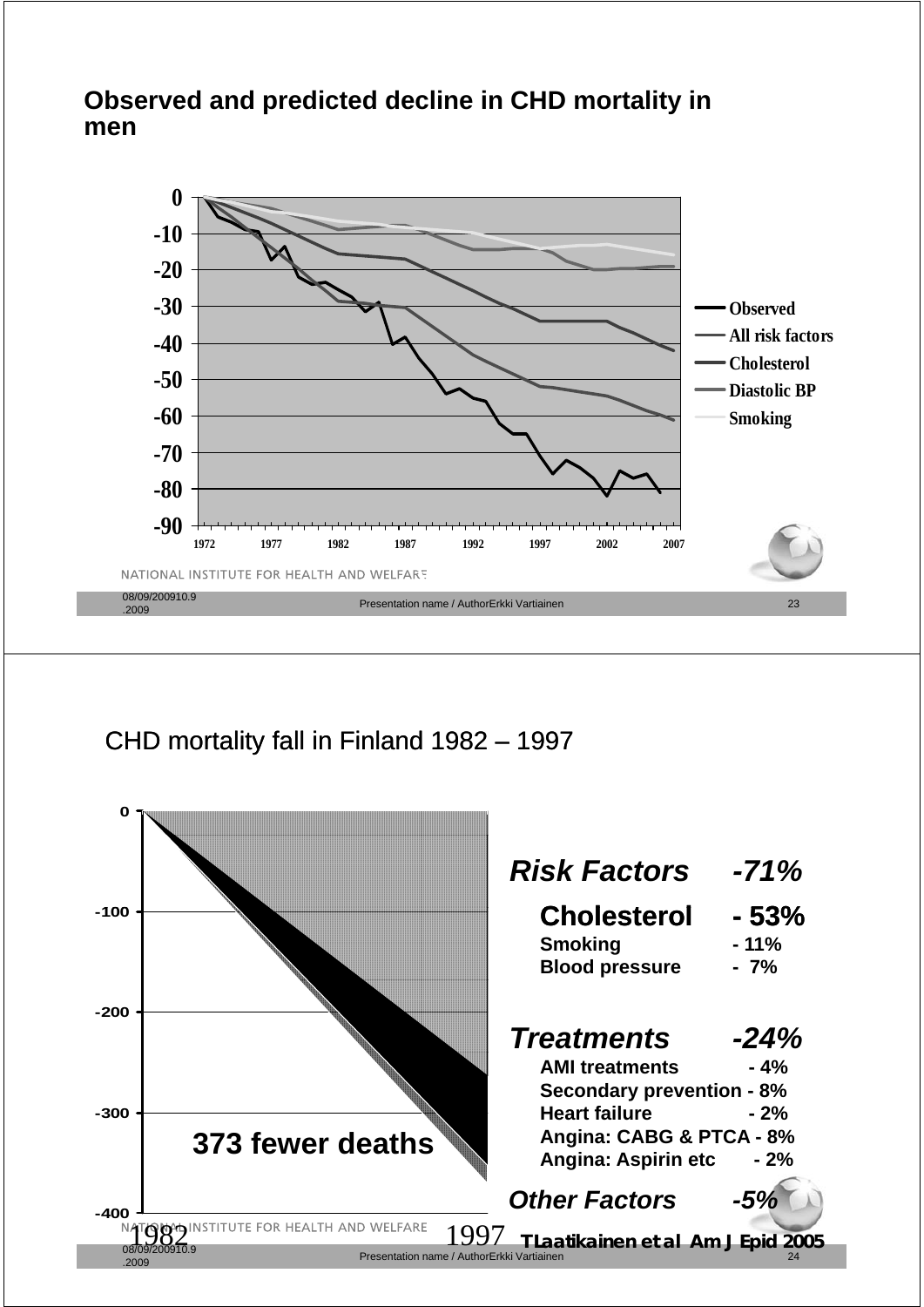## MAJOR ELEMENTS OF SUCCESSFUL NATIONAL PREVENTIVE PROGRAM 1

- RESEARCH
- **E HEALTH SERVICES (ESPECIALLY PRIMARY** HEALTH CARE)
- **EXECUTE EDUCATION PROGRAMMES** (COALITIONS, NGO'S, COLLABORATION WITH MEDIA ETC.)
- **SCHOOLS, EDUCATIONAL INSTITUTIONS**
- **INDUSTRY, BUSINESS**



### MAJOR ELEMENTS OF SUCCESSFUL NATIONAL PREVENTIVE PROGRAM 2

- **NATIONAL DEMONSTRATION** PROGRAMME(S), FOCAL POINT(S)
- **POLICY DECISIONS, INTERSECTORAL** COLLABORATION, LEGISLATION
- **E MONITORING SYSTEM**
- **· INTERNATIONAL COLLABORATION**